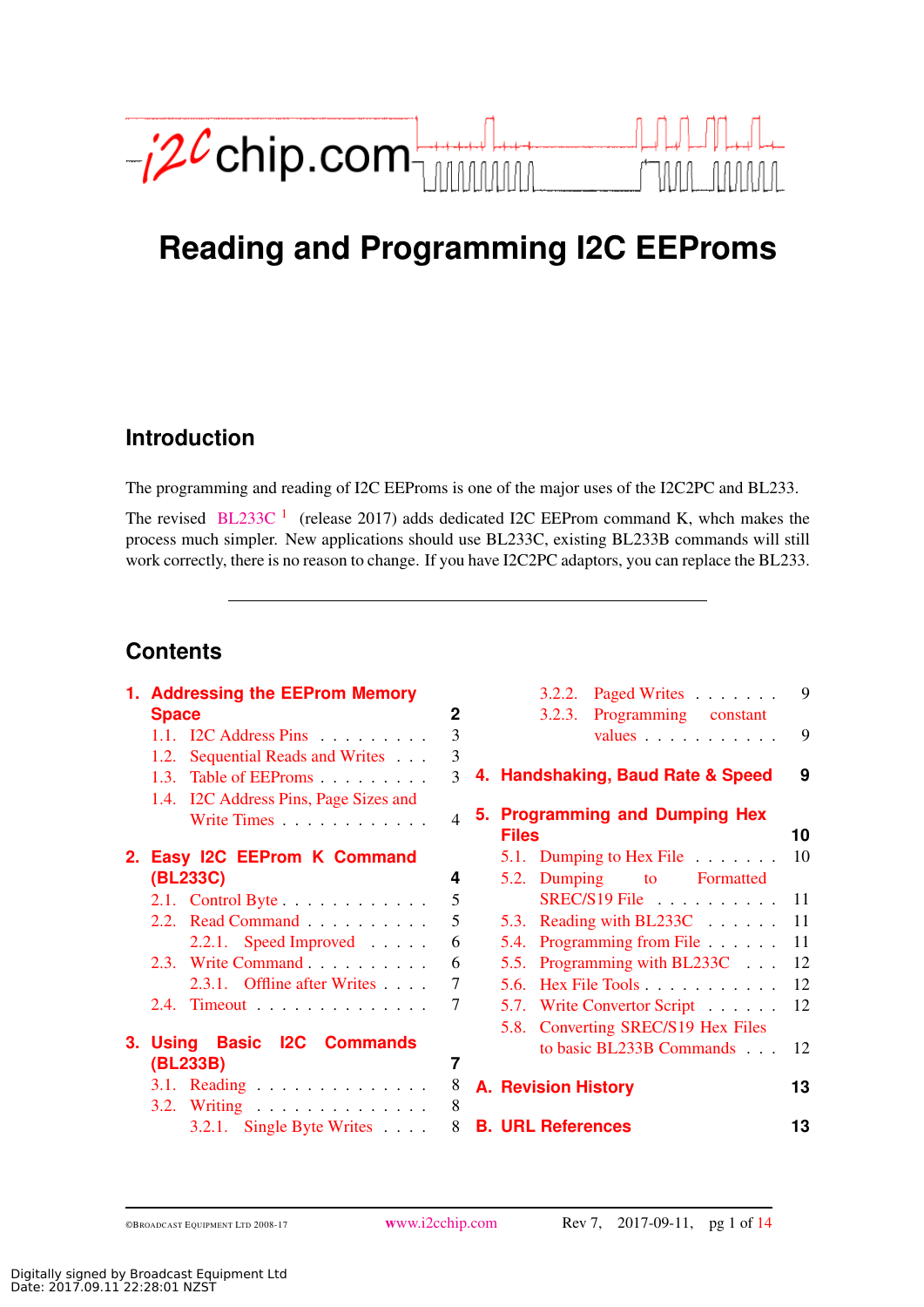Just want to Dump an eeprom to a file? Send the K-Dump command [\(Table of EEProms,](#page-2-2) sec [1.3\)](#page-2-2) using Realterm or see [Programming and Dumping Hex Files,](#page-9-0) sec [5](#page-9-0)

This document is about

- I2C EEProm types, addressing etc.
- I2C-Chip tools for programming and dumping eeprom,
- Tools for joining, trimming, comparing, viewing eeprom data files
- Details of eeproms, reading and programming to do it yourself

For SPI eeproms see: SPI\_[App](https://www.i2cchip.com/pdfs/SPI_App.pdf)<sup>[2](#page-12-3)</sup>

### **Other Reference[s](#page-0-0)**

The primary software reference is the [BL233 Datasheet](https://www.i2cchip.com/pdfs/BL233_Datasheet.pdf) <sup>[3](#page-12-4)</sup>

A good summary of using various I2C EEProms is Microchip's "AN536 Basic Serial EEPROM Operation"

## <span id="page-1-0"></span>**1. Addressing the EEProm Memory Spac[e](#page-0-0)**

*BL233Cs K command hides this complexity especially for large reads and writes.*

I2C EEProms have an internal address pointer. This must be written (an I2C write cycle) before data can be read or written. The address pointer does not reset itself automatically. It does auto-increment, but only an 8 bit counter (256 bytes) on many eeproms.

The memory addressing arrangement can be very confusing when you first meet it. The internal eeprom address pointer is set using one or two pointer bytes, combined with 0-3 of the lower I2C address bits as block select bits. The memories can be classified as:

- Small: 512 to 2k bytes (24C00 24C16), have only a single pointer byte, and use the 3 device subaddress bits to select blocks of 256 bytes. The pointer is set by the sub-address bits+pointer byte. These can be treated as 2,4 or 8 separate 24C02 memories with sequential I2C subaddresses. These do *not* decode the address pins (even though the pinout has them labelled), they respond to all 8 sub-addresses, and thus only one chip can be used on an I2C bus. Sequential read operations can read 256 bytes
- Medium: 4K to 64K bytes, (24C64 24C512), they have 2 pointer bytes, use a single I2C address, and do recognise and decode the sub-address bits. Sequential read operations can read up to 65536 bytes
- Large: 128k 512k bytes (24LC1025=24M02) still have 2 pointer bytes, they return to using I2C subaddress bits for blocks of 64kbytes. However they do decode the unused subaddress bits, and you can have multiple. Sequential read operations can read up to 65536 bytes
- Vast: 8M+ devices will need to have 3 pointer bytes, but do not currently exist.

So the read and write I2C commands will be thus:

Start {i2c address−Write} {1 or 2 pointer bytes} Start {I2C Address−Read} {Read N data} stoP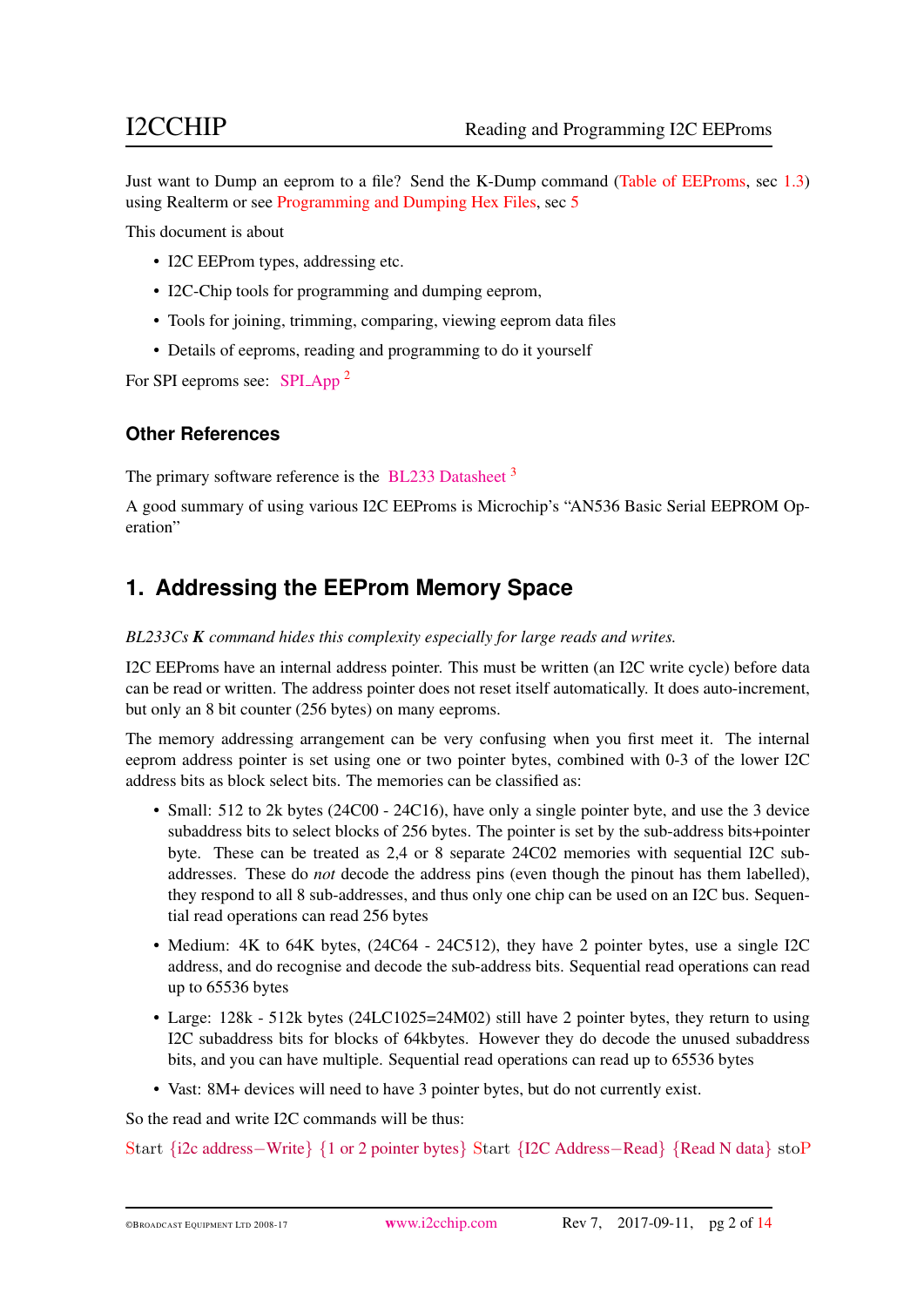Start {i2c address−Write} {1 or 2 pointer bytes} {Write 1 to Page−size bytes} stoP

If you have not used I2C before, understand that a read involves writing the pointer, then restarting and re-addressing to read the data. This is confuses many newcomers. The BL233Cs **K** command simplifies this for you.

### <span id="page-2-0"></span>**1.1. I2C Address Pin[s](#page-0-0)**

Most of the chips <=2kBytes (24XX00 - 24XX16), have labelled address pins A0-2, but *they do nothing*. (24xx32 and larger *do* decode A0-2)

- The chips respond to all 8 sub-addresses, the data is repeated on different subaddresses.
- Only one of these chips can be used on an I2C bus at a time.
- Most  $>=4KB$  yte chips do decode the unused sub-addresses, so multiple chips can be used
- There are a few small memories that obey address pins, and so you can have multiple memories on a single I2C bus, eg 24LC025.

You can use the "Scan Bus" button in Realterm (on I2C tab), to see what addresses your memory actually responds to.

Make sure you set the unused Address and WP pins correctly.

Microchip writes about 24aa1025 TABLE 2-1: PIN FUNCTION TABLE, pin A2: "Non-Configurable Chip Select. This pin *must be hard-wired to logical 1* state (VCC). Operation will be undefined with this pin left floating or held to logical 0 (VSS)."

### <span id="page-2-1"></span>**1.2. Sequential Reads and Write[s](#page-0-0)**

Sequential reads can be the size of the address pointers i.e. 256 bytes for up to 24xx16 and 65536 for 24xx32 and up. Microchip writes: "To provide sequential reads, the 24XX1025 contains an internal Address Pointer which is incremented by one at the completion of each operation. This Address Pointer allows half the memory contents to be serially read during one operation. Sequential read address boundaries are 00000h to 0FFFFh and 10000h to 1FFFFh. The internal Address Pointer will automatically roll over from address 0FFFFh to address 00000h if the master acknowledges the byte received from the array address, 0FFFFh. The internal address counter will automatically roll over from address 1FFFFh to address 10000h if the master acknowledges the byte received from the array address, 1FFFFh."

Sequential writes roll over at the wite page size.

### <span id="page-2-2"></span>**1.3. Table of EEProm[s](#page-0-0)**

This is a summary of common eeprom, but do check the datasheet for your memory

Blocks is the number of sub-addresses used by this chip

Addrs is number of I2C Sub-Addresses decoded, i.e. the number of chips you can use on the same I2C bus

Ptr is how many Pointer bytes are used, 1 will be 256B blocks, 2 for 65536B blocks Page Size for writes, Time is max write Time (ms),

CB is ControlByte used by BL233Cs K eeprom command. (Page size and #Index)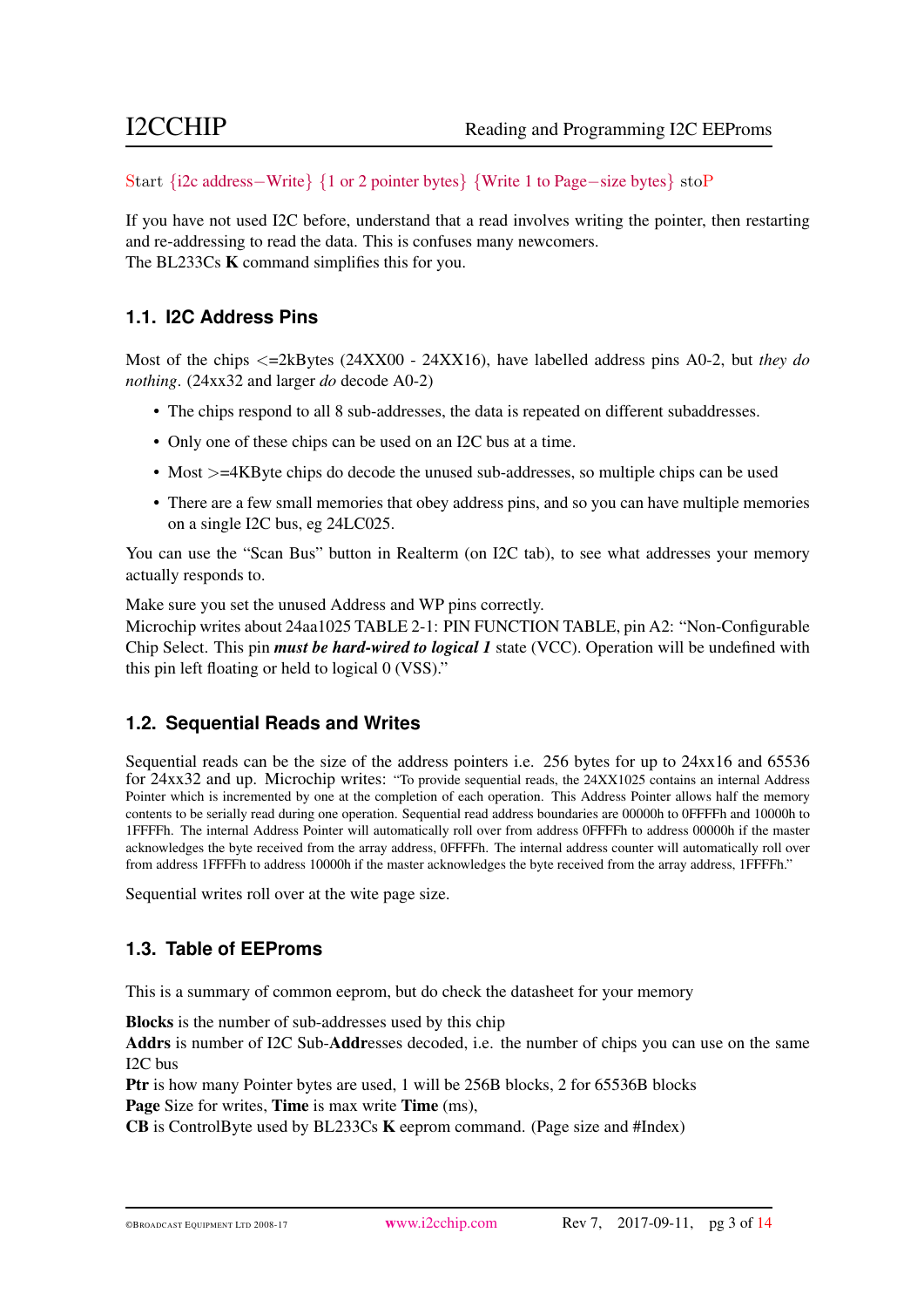N-all is the special byte-count value used after R to read out the *entire* eeprom at once with K command.

| Part                    | <b>Bits</b>     | <b>Bytes</b>    | <b>Blocks</b>  | Addrs          | Ptr            | Page           | Time     | CB             | N-all          | K-Dump        |
|-------------------------|-----------------|-----------------|----------------|----------------|----------------|----------------|----------|----------------|----------------|---------------|
| 24LC00 <sup>4</sup>     | 512             | 64              | $\mathbf{1}$   | 1              | 1              | 1              | 5        | 00             | 40             | <b>K00R40</b> |
| $<$ none $>$            |                 |                 |                |                |                | $\overline{4}$ |          | 01             |                |               |
| 24C01 <sup>5</sup>      | 1k              | 128             | $\mathbf{1}$   | 1              | 1              | 8              | 5        | 02             | 80             | K0280         |
| 24LC02                  | 2k              | 256             | $\mathbf{1}$   | $\mathbf{1}$   | 1              | 8              | 5        | 02             | FF             | K02RFF        |
| 24LC025                 | 2k              | 256             | $\mathbf{1}$   | 8              | 1              | 16             | 5        | 03             | FF             | K03RFF        |
| 24LC04B                 | 4k              | 512             | $\overline{2}$ | 1              | 1              | 16             | 5        | 03             | <b>FE</b>      | K03RFE        |
| 24LC08                  | 8k              | 1k              | $\overline{4}$ | $\mathbf{1}$   | 1              | 16             | 5        | 03             | <b>FD</b>      | K03RFD        |
| 24LC16                  | 16k             | 2k              | 8              | 1              | 1              | 16             | 5        | 03             | FC             | K03RFC        |
| 24LC32                  | 32k             | 4k              | 1              | 8              | $\overline{2}$ | 32             | 5        | 0 <sup>C</sup> | <b>FB</b>      | <b>K0CRFB</b> |
| 24LC64 <sup>6</sup>     | 64 <sub>k</sub> | 8k              | $\mathbf{1}$   | 8              | $\overline{2}$ | 32             | 5        | 0 <sup>C</sup> | FA             | <b>K0CRFA</b> |
| 24LC128                 | 128k            | 16k             | $\mathbf{1}$   | 8              | $\overline{2}$ | 64             | 5        | 0 <sub>D</sub> | F <sub>9</sub> | K0DRF9        |
| 24LC256                 | 256k            | 32k             | $\mathbf{1}$   | 8              | $\overline{2}$ | 64             | 5        | 0 <sub>D</sub> | F <sub>8</sub> | K0DRF8        |
| 24LC512                 | 512k            | 64 <sub>k</sub> | $\mathbf{1}$   | 8              | $\overline{2}$ | 128            | 5        | 0E             | F7             | K0ERF7        |
| $24AA1025$ <sup>7</sup> | 1M              | 128k            | $\overline{2}$ | 4              | $\overline{2}$ | 128            | 5        | 0E             | F <sub>6</sub> | K0ERF6        |
| $24M01$ <sup>8</sup>    | 1M              | 128k            | $\overline{4}$ | $\overline{2}$ | $\overline{2}$ | 256            | 5        | 0F             | F <sub>5</sub> | K0FRF6        |
| $24M02^{9}$             | 2M              | 256k            | $\overline{4}$ | $\overline{2}$ | $\overline{2}$ | 256            | 10       | 0F             | F <sub>5</sub> | K0FRF5        |
| $\gamma$                | 4M              | 512k            | 8              | $\mathbf{1}$   | $\overline{2}$ | 256            | $\gamma$ | 0F             | F4             | K0FRF4        |

K-Dump Command to read entire eeprom using K command

### <span id="page-3-0"></span>**1.4. I2C Address Pins, Page Sizes and Write Time[s](#page-0-0)**

Parts of the same capacity can have very different parameters, so *the data sheet must be checked for your exact part*. The following are all Microchip 256byte eeproms.

| Part            | <b>Bits</b> | <b>Bytes</b> | <b>Blocks</b> | #Addr | #Index | Page | Time |
|-----------------|-------------|--------------|---------------|-------|--------|------|------|
| 24LC02, 24AA02  | 2k          | 256          |               |       |        |      |      |
| 24AA025,24LC025 | 2k          | 256          |               |       |        | 16   |      |
| 24C02C          | 2k          | 256          |               |       |        | 16   |      |
| 24I C22         | 2k          | 256          |               |       |        | 16   |      |

## <span id="page-3-1"></span>**2. Easy I2C EEProm K Command (BL233C[\)](#page-0-0)**

BL233C can manage the process of reading and writing I2C EEProms, handling the data pointer, paged writes and timing for you. This turns the reading and writing into trivial sequential reads and writes.

The data pointer is persistent, making it possible to resume reads and writes at the previous location, and (with the stack commands) to move data from an I2C device directly into an I2C memory.

I2C EEProms have up to 20 bits of data pointer. They use a one or two byte pointer, and up to 3 bits mixed into the lower bits of the address byte. When writing they have write pages from 1 to 256bytes long. The Control Byte configures K command for 1 or 2 address bytes and the write page size. (see section ??)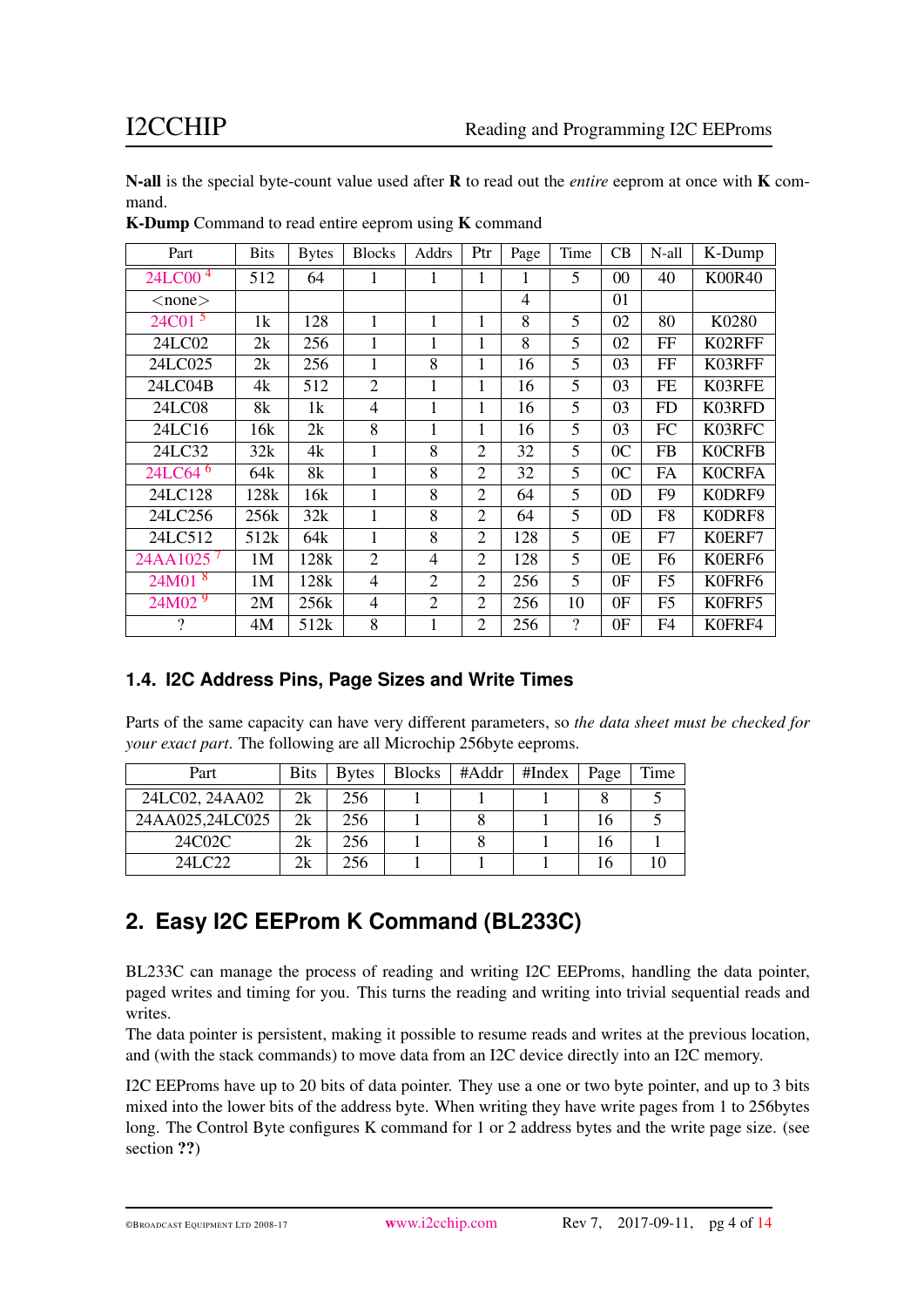The K command sets up the pointers.  $\mathbb{R} \& \mathbb{W}$  commands read and write the eeprom. The basic command format is:

K  $\{Hi \in B \}$  Pointer Bits $\{ Pointer B \}$  Pointer Byte M $\{ Pointer B \}$  Control Byte  $\{ Rnn \text{ or } W \}$ 

The Control Byte (CB) is specific to the type of eeprom. Unused parameters can be omitted and will default in a sensible way. See EEProm table for CB values.

I2C base address defaults to 0xA0. The merging of data pointer bits into the I2C address is taken care of for you. The address pins, if used are simply the upper 3 bits of the pointer.

```
K R02 <sup>\degree</sup> resume reading from previous data pointer
K 02 R04 \degree ControlByte=02, Data Pointer id cleared to 00, use default I2C address of A0, read 4 bytes
K 40.02 RFF ~ CB=02, DP=0x40, read 256bytes
K 21 40 0D RFE ~CB=0D, DP= 0x02140, read 512 bytes
K 03 21 40 0D RFD ~CB=0D, DP= 0x032140, read 1024 bytes
```
If you are using different address pins, e.g A0-2 of 24LC512 are held high, the Hi pointer will be 7

K 07 21 40 0D RFD <sup>~</sup>CB=0D, BaseAddress=AE −Address pins tied high, DP= 0x2140, read 1024 bytes

All known eeproms have base address Ax, and the K command will address them by default. If for some reason you have some special chip with a different base address you can set the high nibble.

K B0 21 40 0D RFD ˜CB=0D, BaseAddress=B0, DP= 0x2140, read 1024 bytes

### <span id="page-4-0"></span>**2.1. Control Byt[e](#page-0-0)**

see section ?? for actual values for eeproms.

The control byte is:

| Bit   7   6   5   4 |  |  |                                                                      |  |  |
|---------------------|--|--|----------------------------------------------------------------------|--|--|
|                     |  |  | $\boxed{\text{Fn} \mid 0}$   0   0   0   2ByteAdd   Write Page Value |  |  |

The PageWriteSize

| Write Page Value $\begin{pmatrix} 0 & 1 \end{pmatrix}$ |  |  |                   |            |  |
|--------------------------------------------------------|--|--|-------------------|------------|--|
| Write Page Size                                        |  |  | $16 \mid 32 \mid$ | $64$   128 |  |

### <span id="page-4-1"></span>**2.2. Read Comman[d](#page-0-0)**

Read is done with  $R <$ nn bytes $>$ . See section ?? for command to dump entire eeprom.

The number of bytes to read (nn) is modified from the normal read command. From 1 to  $0xF3$  it is simply the number of bytes to read, as normal. From FF to F4 it goes in binary steps: FF=256, FE=512, .... F4=512k.

Thus the whole memory can be read with a single command.

```
K 02 R04 ˜ ControlByte=02 (24C02), Default Data Pointer to 0, use default address of A0, read 4 bytes
K 40 02 RFF ~ CB=02, DP=0x40, read 256bytes
K 21 40 0D RFE ˜CB=0D, DP= 0x02140, read 512 bytes
K 03 21 40 0D RFD ˜CB=0D, DP= 0x32140, read 1024 bytes
```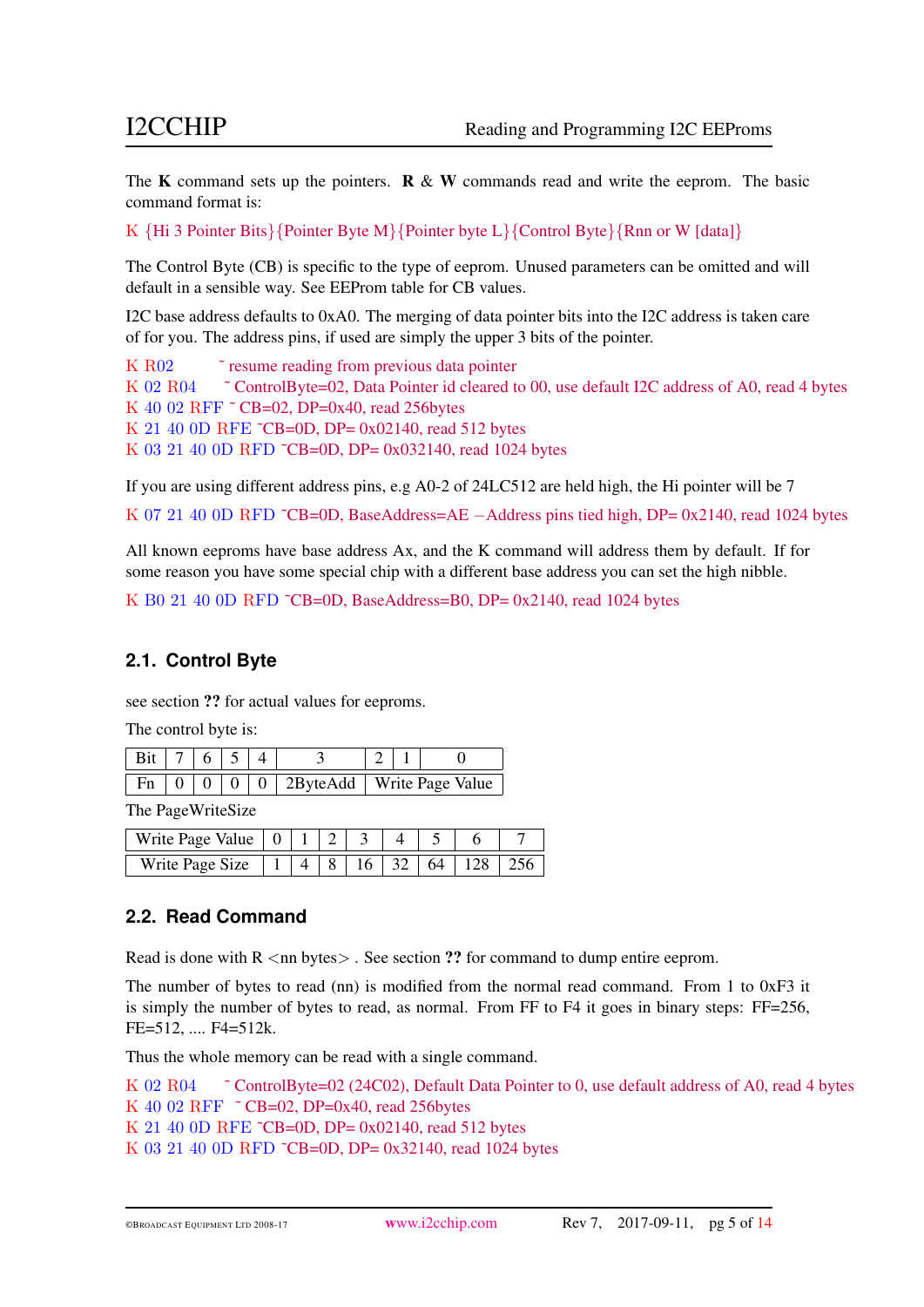You can dump the entire eeprom with a single command (see section ??) Reading large memories is a lot of data. You may want to change baud rate.

```
K 03 RFC \tilde{C} dump entire 2kB of 24LC16
K 0E RF7 \tilde{\ } dump entire 64kB of 24LC512
K 07 00 00 0E RF7 ˜ dump entire 64kB of 24LC512 at I2C address A0−2=111
```
The data pointer is persistent so you can resume reading from the same point later if **R** or **W** immediately follows the K.

K R02 <sup> $\degree$ </sup> resume reading from previous data pointer

You can format the data. e.g. insert commas, linefeeds, comments (data at 0x00 is A0 A1 - A7)

```
K 02 R02,02,02,02,\degree two bytes values separated by commas (returns A0A1,A2A3,A4A5,A6A7\ltlf>)
T''Volts"K 02 R02P. \tilde{ } (returns Volts=A0A1<lf>)
```
The BL233C Stack Commands will let you manipulate the data - swap bytes, convert to decimal, scale sensor values etc. (@ reads onto stack, # types hex from stack)

K 02 R2 $@$ ##,2 $@$ ##.  $\tilde{\ }$  swap 2 bytes values comma separated (returns A1A0,A3A2<lf>) T"Swapped="K 02 R2@##,T"Unswapped="KR02P. ˜ (returns: Swapped=A2A1,Unswapped=A2A3)

You can also use it to read text out of the eeprom as ascii (= pops the ascii value off stack)

```
K 18 03 W "Volts" P \tilde{V} write "Volts" at 0x18
K 18 03 R1@=@=@=@=P. \check{ } (returns: Swapped=A2A1, Unswapped=A2A3)
```
BL233 Can also read out variable length data, where the first byte is the total length

K 18 03 W 05 A1A2A3A4 ˜write 5 bytes at 0x18 K 18 03 R 00. ˜R00 reads variable length (returns: 05A1A2A3A4 )

### <span id="page-5-0"></span>**2.2.1. Speed Improve[d](#page-0-0)**

Serial throughput has been improved in BL233C for data read back at baud rates >=230k. Using fast bus (G5) at 307kbd, 255 byte read improves to 23ms from 32ms.

### <span id="page-5-1"></span>**2.3. Write Comman[d](#page-0-0)**

The K command automatically handles write paging and data pointers, you can write the whole memory in a single operation if you wish.

```
K 00 03 W A0 A1 A2 A3 P ~write A1-A3 into bottom (Pointer=00) of 24LC16 (CB=03)
K 04 03 W A4 A5 P ˜write A4 A5 at 04
K W A6 A7 P ˜resume writing (at 06)
K03R08P ˜reading it all returns: A0A1A2A3A4A5A6A7
K 10 03 W "This is a literal text string written at address 0x10"
```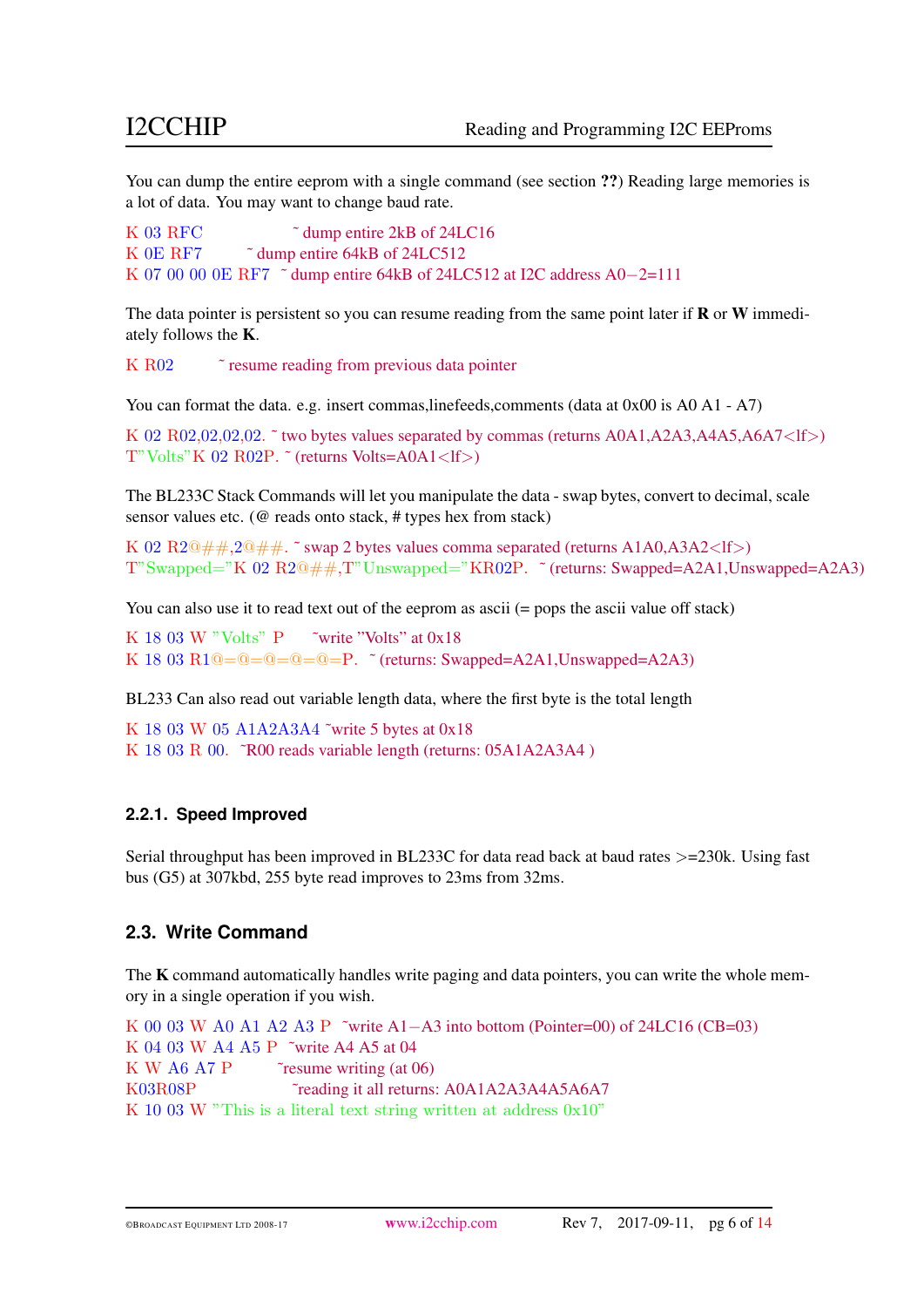Writing is automatically executed when a write page boundary is crossed or the stoP command is sent. The eeprom goes offline while writing, and the BL233 loops addressing it until it returns, or times out. You can start and finish writing at any address.

You can use as much or as little of the address as you need.

```
K03 W A0A1P ˜writing at 0x00 in 24C16
K 40 0E W A0A1P ˜writing at 0x40 in 24LC512
K 2140 0E W A0A1P ˜writing at 0x2140 in 24LC512
K 2140 0E W A0A1P ˜writing at 0x2140 in 24LC512
K 07 2140 0E W A0A1P ˜writing at 0x2140 in 24LC512 with I2C Address=AE
K 032140 0F W A0A1P ˜writing at 0x032140 in 24M02
```
The stack operations let you move data directly from a sensor to eeprom . e.g Reading PCF8574 8 bit port at 0x40, to a 24LC512 eeprom

```
S41<sup>@</sup>P ~read port to stack
K 28 0E W \odot P ~ write from stack (\odot) to 0x28 in eeprom
```
Since the eeprom pointer is persistent we can log it sequentially into the eeprom

˜ Initialise once at the start... S40FFP ˜initialise port to inputs K0EP ~will set eeprom pointer to 0

```
\tilde{\phantom{a}} do this each time - could be a loop inside a macro
S41<sup><sup>o</sup>P</sup> ~read port to stack
KW@P ˜write at next location in eeprom
```
With the delay and sleep commands, a simple data logger will run in the BL233Cs power-on macro

### <span id="page-6-0"></span>**2.3.1. Offline after Write[s](#page-0-0)**

EEProms go off-line during the write cycle, and do not *ACK* until finished. The K command handles this during the write cycle, and during a subsequent  $K$  read. However beware if you want to use a basic operation immediately following a write. You may need to insert a delay.

The BL233C extended Control2 register has bit fRetryAddressUntilNack if you need to use basic I2C commands to implement eeprom writing without delays.

### <span id="page-6-1"></span>**2.4. Timeou[t](#page-0-0)**

K operations retry the address for up to 255ms. If they fail (e.g. eeprom missing), fSCLTimeout in Status is set. The timeout is clears at the K, and all read and writes will fail until the next K. The Status command ? commonly returns 18 for success, 19 or 1B for missing or timeout.

## <span id="page-6-2"></span>**3. Using Basic I2C Commands (BL233B[\)](#page-0-0)**

*Note basic commands will still work properly on BL233C.*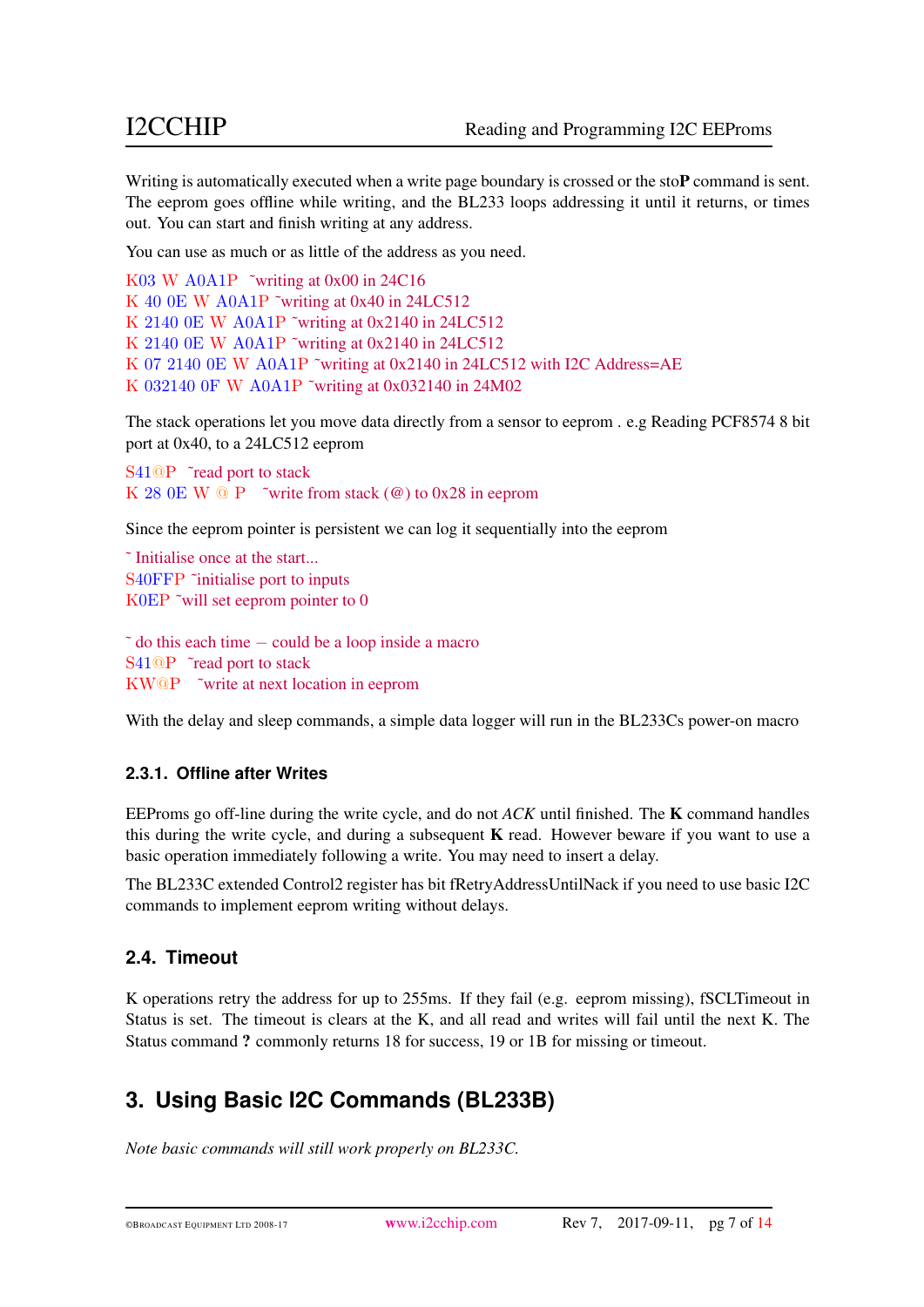### <span id="page-7-0"></span>**3.1. Readin[g](#page-0-0)**

To read an I2C memory, you must first write the address pointer (one or two bytes - see table), then initiate a separate read operation with a repeated start. Data is returned as hex bytes.

| Size                | Command                                                     | eg: 16 bytes from $0x0230$ |
|---------------------|-------------------------------------------------------------|----------------------------|
| $\leq$ =2kB $\perp$ | S [I2CAdd-w] [pointer byte] R [Num Bytes] P R [Num Bytes] P | $S$ A2 30 R 10 P $R$ R10 P |
| $>=$ 4kB            | S [I2CAdd-w] [pointer H,L] R [Num Bytes] P R [Num Bytes] P  | S A0 02 30 R 10 P . R10 P  |

• You can read up to 255 bytes in a single read.

- The pointer auto-increments, so you can repeat a read command to read more bytes, as long as you stay within a block (ie 256 bytes for  $\langle =24 \times 16, 65536 \rangle$  for  $\langle =24 \times 32 \rangle$ )
- Use "." and "," commands to format the data into lines if you need, see: BL233 Data [Formatting.pdf](https://www.i2cchip.com/pdfs/BL233_Data_Formatting.pdf) [10](#page-12-11)
- J88 stops the automatic linefeeds after each read use "." command to insert when you want them

To read more than 255 bytes you can repeat the byte count

```
J88 ˜ suppress linefeeds (only once at start)
S A0 00 R FF 01 P ˜read 255+1 bytes
S A0 00 R 80 80 P ˜read 128+128 bytes
S A0 00 R 80 80 SA3 80 80 P ˜read 512bytes, SA3 reads 2nd block
```
With 24xx32 upwards you can read up to 65536 bytes

```
J88 ˜ suppress linefeeds (only once at start)
S A0 0000 R FF FF FF FF 04 P ˜read 1kB
S A0 0000 R FF {...257 FFs total...} FF 01 P ˜read entire 64kB 24aa512
```
### <span id="page-7-1"></span>**3.2. Writin[g](#page-0-0)**

Writing the EEProm cells is initiated by the I2C STOP. While the data is being written, the memory goes off-line, and does not respond to (acknowledge) addressing. Only data within a single write page can be written at once.

BL233B should follow each write by a delay command to ensure that the memory is online, when the next I2C command begins. Make sure that you use the maximum time from the datasheet (eg 5ms) not the nominal (3ms) time. Make sure you are using RTS/CTS handshaking.

*BL233C Extended Control Register has a bit fRetryUntilAcknowledge that can be used instead of delays - if you have some reason not to use the K command*

### <span id="page-7-2"></span>**3.2.1. Single Byte Write[s](#page-0-0)**

The easiest method to write is simply to repeatedly write each single byte, and increment the pointer byte each time. This always works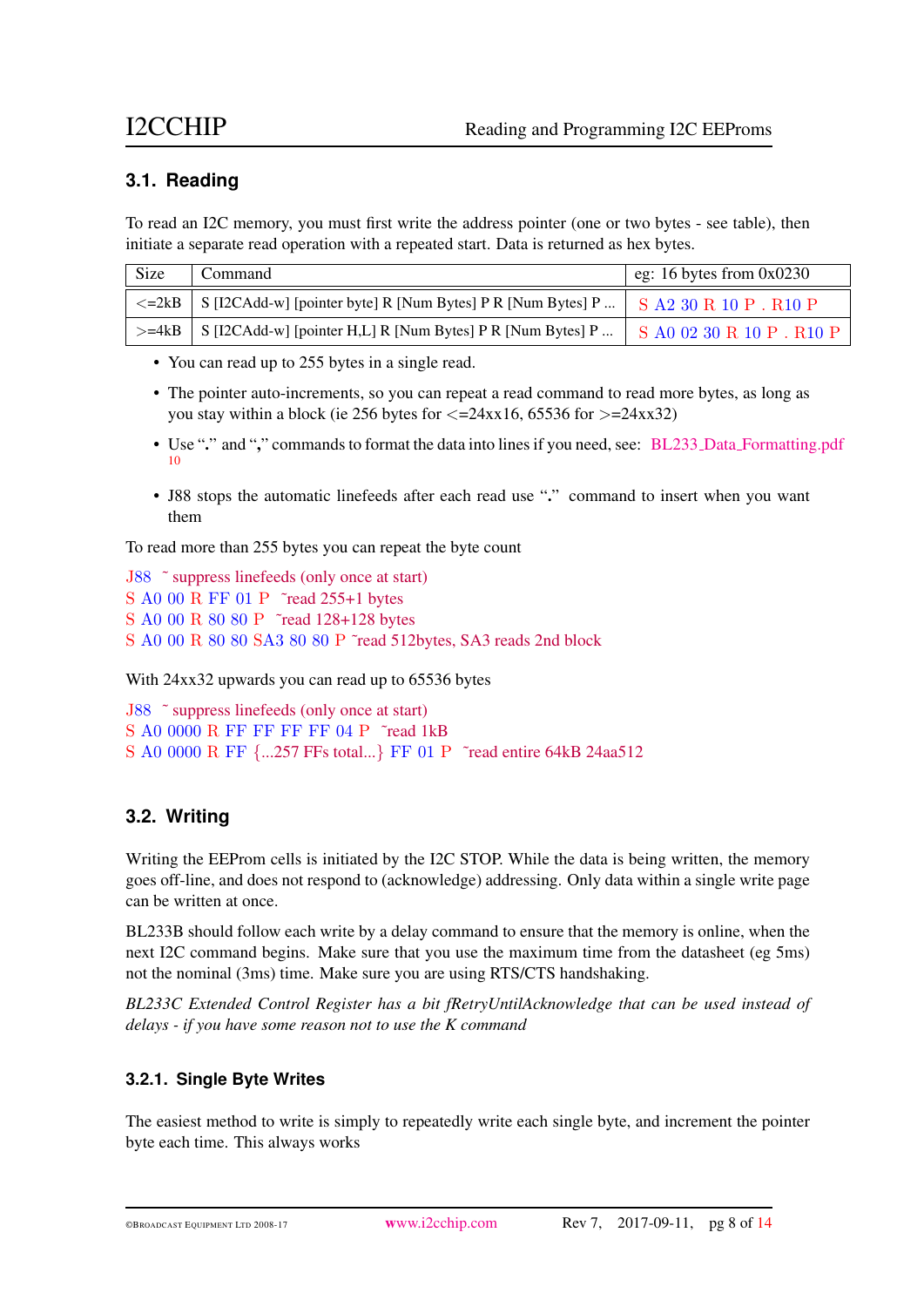### I2CCHIP Reading and Programming I2C EEProms

| Size | Command                                                                                              | eg: location 0x0234, data = $5A$ 5B |
|------|------------------------------------------------------------------------------------------------------|-------------------------------------|
|      | $\le$ =2kB   S [I2CAdd-w] [pointer] [data byte] P L[delay in ms]   SA2 34 5A P L0005 W 35 5B P L0005 |                                     |
|      | $>$ =4kB S [I2CAdd-w] [pointer H,L] [data bytes] P L[delay] SA0 0234 5A P L0005 W 0235 5B P L0005    |                                     |

W command writes to last address, ie "W" replaces the "S A2" for subsequent writes.

### <span id="page-8-0"></span>**3.2.2. Paged Write[s](#page-0-0)**

EEProm data is written in pages. The write time the the same for a page, as for a single byte.

The data must not straddle page boundaries. You can do partial page writes, eg you can write a memory in 8 byte blocks, when it has 16 byte pages. This may be useful, as you will see, almost all of the memories have >=8byte pages.

The page size depends on the chip. Do not assume that all manufacturers and versions of a particular chip will have the same page size - check your exact parts datasheet.

| Size | Command                                                                                                | eg: @ 0x0230, data =5A 5B 5C 5D |
|------|--------------------------------------------------------------------------------------------------------|---------------------------------|
|      | $\le$ =2kB S [I2CAdd-w] [pointer byte] [data bytes] P L[delay in ms] $\mid$ SA2 30 5A 5B 5C 5D P L0005 |                                 |
|      | $>=4kB$   S [I2CAdd-w] [pointer H,L] [data bytes] P L[delay]                                           | SA0 02 30 5A 5B 5C 5D P L0005   |

### <span id="page-8-1"></span>**3.2.3. Programming constant value[s](#page-0-0)**

Many applications involve simply initialising an eeprom memory with a standard set of data. As this data will never change, the easiest process is:

- Convert the data to a text file of BL233/I2C2PC Commands. This only needs to be done once
- Send the command file to the I2C2PC adaptor

## <span id="page-8-2"></span>**4. Handshaking, Baud Rate & Spee[d](#page-0-0)**

As programming eeproms involves delay periods, and dumping eeproms sends a lot of characters back, you *must* use handshaking on the serial connection. If you are using the Realterm application from a batch file, use the RTS=1 commandline parameter.

### **Spee[d](#page-0-0)**

For large eeproms, there is a lot of data to transfer. To get best speed:

- Increase the baud rate from the factory default of 57600 to 230,400Bd.
- Use Fast I2C Bus timing with G command
- Use BL233C Serial throughput has been improved for data read back at baud rates >230k. Using fast bus (G5), 255 byte read improves to 23ms from 32ms., K command is more compact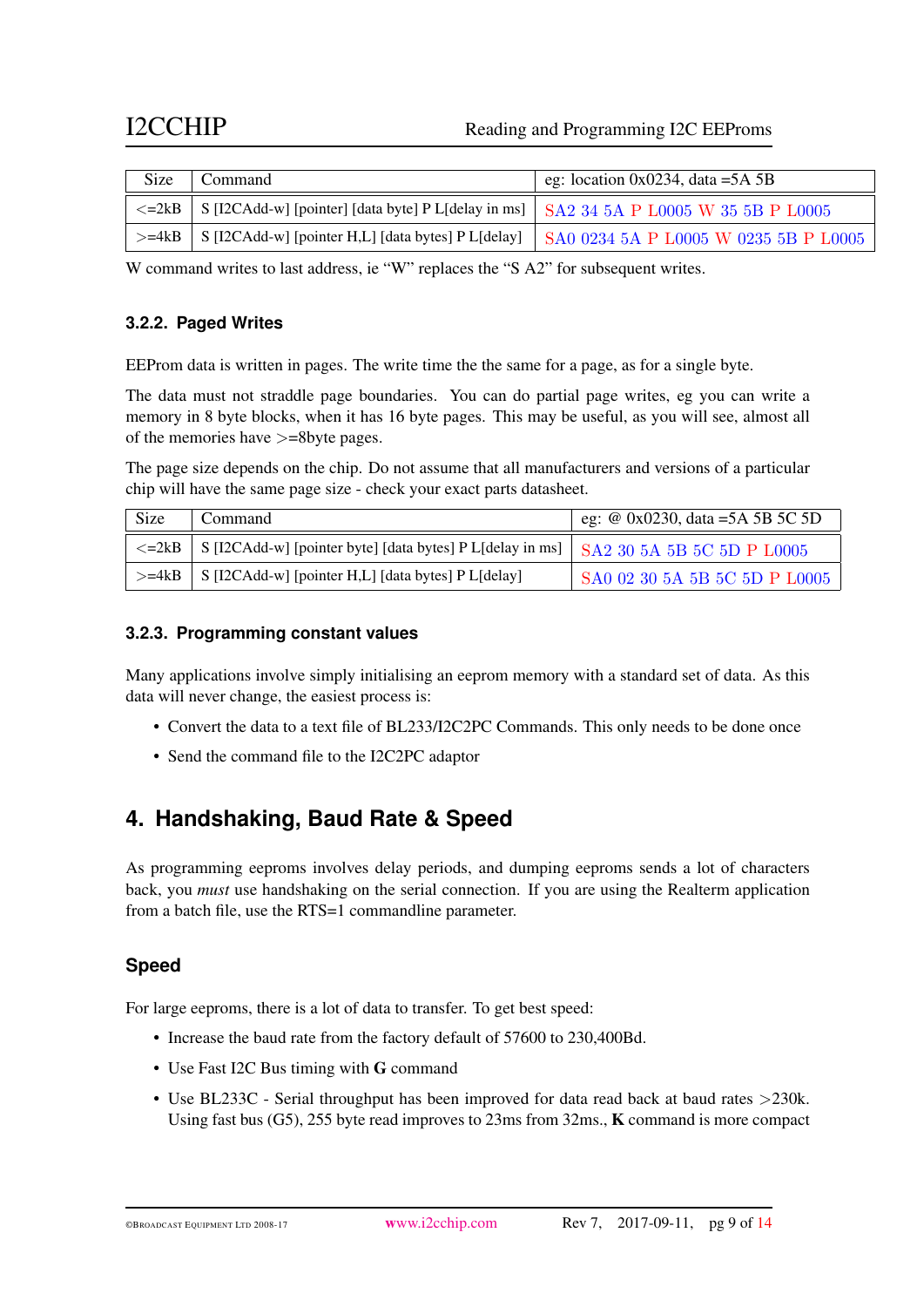| Baud   | 1KB  | <b>Notes</b>          |
|--------|------|-----------------------|
| 57.6k  | 0.4s | default               |
| 115k   | 0.2s |                       |
| 203.4k | 0.1s | recommended for speed |

Use one of the fast I2C buses

| <b>Bus</b> | Normal | Fast         |
|------------|--------|--------------|
|            | († 1   | G5           |
|            | G2     | G6           |
|            |        | $\mathbf{r}$ |

## <span id="page-9-0"></span>**5. Programming and Dumping Hex File[s](#page-0-0)**

Scripts to read and write eeproms are installed with Realterm in [Examples Directory](#page-0-1)  $11$  or in I2C EEProm [Scripts.zip](https://www.i2cchip.com/pdfs/I2C_EEProm_Scripts.zip) [12](#page-13-1) . There is a directory I2CCmdFiles which contains the actual BL233 commands to read specific eeproms in S19 and HEX format. [BL233B tools below will still work for BL233C]

The SRecord utility can convert between many different common hex formats like inhx8 as well as S19.

- ReadI2CEEPromSREC.bat reads to formatted SREC/S19 hex files
- ReadI2CEEPromHEX.bat reads to plain unformatted hex files
- UtilsSetup.bat is a common place to set the port, directories etc
- I2CEEPromTypes.bat sets up the eeprom parameters
- ConvertHexFile2BL233.bat converts a formatted SREC/S19 file to I2C commands

### <span id="page-9-1"></span>**5.1. Dumping to Hex Fil[e](#page-0-0)**

The simplest is to dump to a simple, unformatted hex file (no addresses, nothing but continuous hex data)

Batch file ReadI2CEEPromHEX.bat does this.

First you will need to edit UtilsSetup.bat to set your serial port, directories etc.

Usage: ReadI2CEEProm.bat YourDataFile EEProm-Type

Edit the batch file to add your post-processing e.g. there are SED scripts to space and comma separate the data inside it.

You can do the same thing directly. Use any tool or language that can send to the port and capture the data.

- Port must use handshaking (RTS/CTS)
- Send the appropriate eeprom i2c command file e.g. ReadIMem\_Hex\_24xx32.i2c
- Capture the returning data to file. There is a linefeed at the end.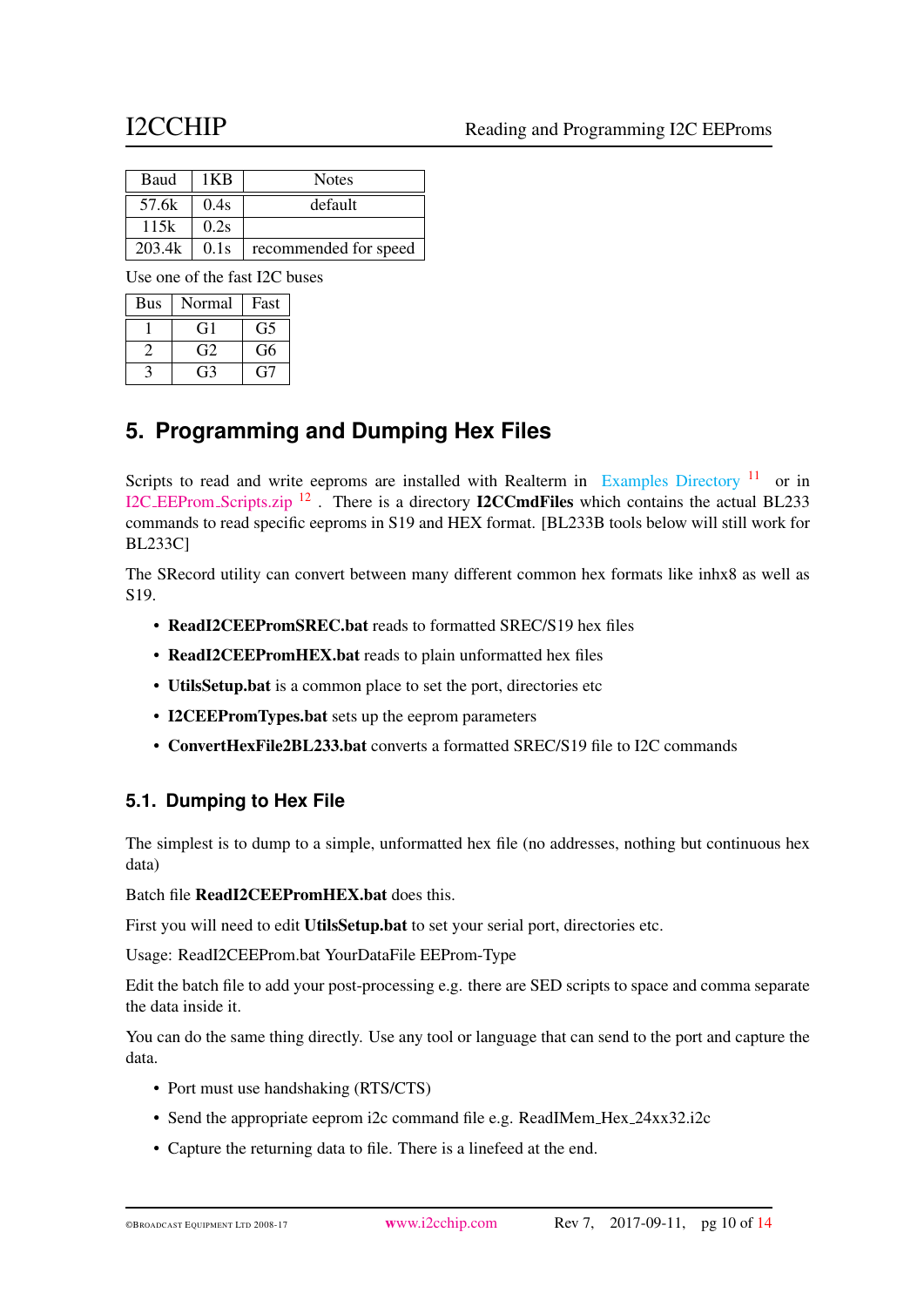• Modify or use the data file. There are SED scripts to space and comma separate the data.

A Realterm commandline is:

realterm.exe port=\vcp0 flow=2 capture=myhexdata.hex capsecs=-30 sendquit=readimem\_hex\_24xx32.i2c

Within a batch file, you need to use *start* and \*wait* so that the batch file pauses until Realterm exits. start "Reading I2C EEProm" /wait realterm.exe

### <span id="page-10-0"></span>**5.2. Dumping to Formatted SREC/S19 Fil[e](#page-0-0)**

Batch file ReadI2CEEPromSREC.bat does this. Each type of eeprom has a read command file e.g. ReadIMem 24xx512.i2c

First you will need to edit UtilsSetup.bat to set your serial port, directories etc.

Usage:

- ReadI2CEEProm.bat YourDataFile
- ReadI2CEEProm.bat YourDataFile EEProm-Type
- I2CEEPromTypes.bat to see known types

You can add to this to do your own processing or to change the output data format.

### <span id="page-10-1"></span>**5.3. Reading with BL233[C](#page-0-0)**

BL233B commands (above) still work, and are just as easy to send from file.

Send the dump command for your eeprom from [Table of EEProms,](#page-2-2) sec [1.3](#page-2-2)

```
realterm port=\vcp0 flow=2 sendstring=K0EF7P capsecs=-30 capquit=''c:\temp\
```
### <span id="page-10-2"></span>**5.4. Programming from Fil[e](#page-0-0)**

You should edit ProgramI2CEEProm.bat to set the serial port to use (must use handshaking), and point at any utilities that are not in the standard place. It defaults to common values for a range of chips.

| Chip              | Command Line                                         | pagesize | Wr time |
|-------------------|------------------------------------------------------|----------|---------|
| $24xx01 - 24xx16$ | ProgramI2CEEProm.bat <yourhexfile> 1</yourhexfile>   |          |         |
| 24xx32 - 24LC1025 | ProgramI2CEEProm.bat <yourhexfile> 2</yourhexfile>   | 32       |         |
| 24M02             | ProgramI2CEEProm.bat <yourhexfile> 2 A</yourhexfile> | 32       | 10      |
| 24C00             | $ProgramI2CEEFrom.bat <$ YourHexFile> 1 5 1          |          |         |

You need to specify the number of bytes in the pointer address for your memory type, see

You can also change the pagesize to optimise the writing for particular memories - look inside ProgramI2CEEProm.bat for more info.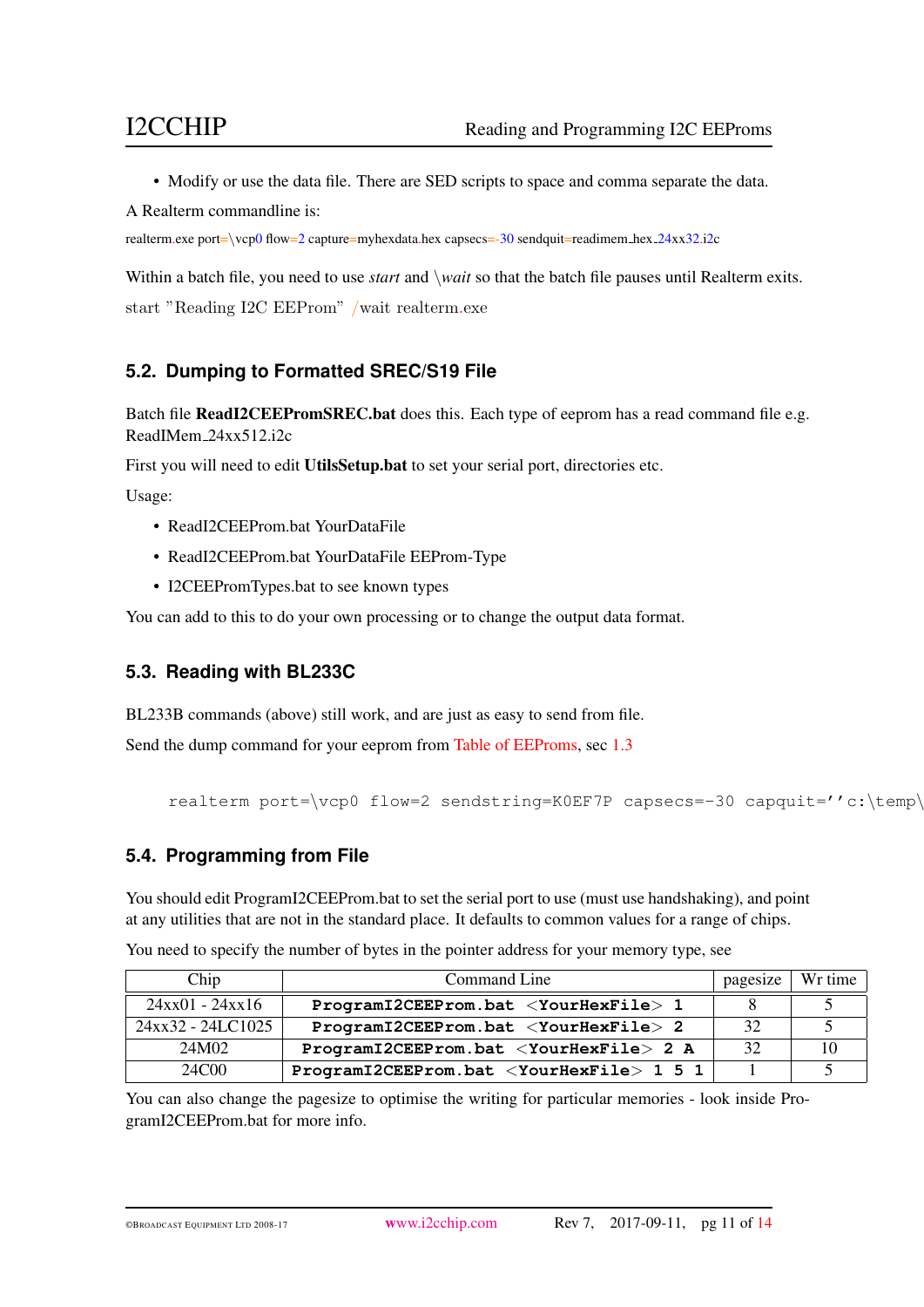### <span id="page-11-0"></span>**5.5. Programming with BL233[C](#page-0-0)**

BL233C programming is much simpler using the K command: Make a new file which concatenates

K write command for your eeprom eg "K0EW" for 24LC512.

The Hex data file

Append "P" to finish last write.

Realterm will get a direct eeprom write/dump command late 2017

### <span id="page-11-1"></span>**5.6. Hex File Tool[s](#page-0-0)**

These commandline tools are installed with Realterm. They can be used in batch files to process the hex.

| Name                     | <b>Function</b>                                             |  |
|--------------------------|-------------------------------------------------------------|--|
| SRecord <sup>13</sup>    | Universal Hex Eprom file converting / combining / comparing |  |
| HexCSV2Dec <sup>14</sup> | Convert hex data files, to decimal CSV numbers              |  |
| $\rm SED$ <sup>15</sup>  | Stream EDitor modify, split, extract and manipulate files   |  |

There are SED scripts to turn plain hex into space-separated, comma-separated, and ascii-space-hex format that srecord can read e.g.

sed -n -f hex2asciispacehex.sed <in.hex> > <out.hex>

### <span id="page-11-2"></span>**5.7. Write Convertor Scrip[t](#page-0-0)**

Hex file data lines must fit evenly into eeprom page size. Commonly files have 16 bytes per line, which works with 24LC04 up. Use SRecord to resize lines.

srec cat <YourHexFile> -Output Block Size <pagesize> -Output Block Alignment -o OutputFile.srec -address-length=3

sed -n -f S2bl233b.sed <your hex file>

- Set the of one/two byte pointer for your eeprom
- Most eeproms work with 5ms delay, but check and set the delay if needed.

### <span id="page-11-3"></span>**5.8. Converting SREC/S19 Hex Files to basic BL233B Command[s](#page-0-0)**

If you want to do this conversion yourself, this is what happens. You do not need to interpret or understand the file contents. You can just select and pass through selected hex characters from the input file to the bl233 file. This is only string processing, and can be done easily with SED, Perl, Python etc.

| 1n | SRecord File - S1                 | S110022148656C6C6F2C20576F726C640AA1        |
|----|-----------------------------------|---------------------------------------------|
| In | InHex8 File                       | $:0D02210048656C6C6F2C20576F726C640A$ Al    |
|    | Out   I2C 24LC16 (1 byte pointer) | SA4 21 48656C6C6F2C20576F726C640A P L0005   |
|    | Out   I2C 24LC64 (2 byte pointer) | SA0 0221 48656C6C6F2C20576F726C640A P L0005 |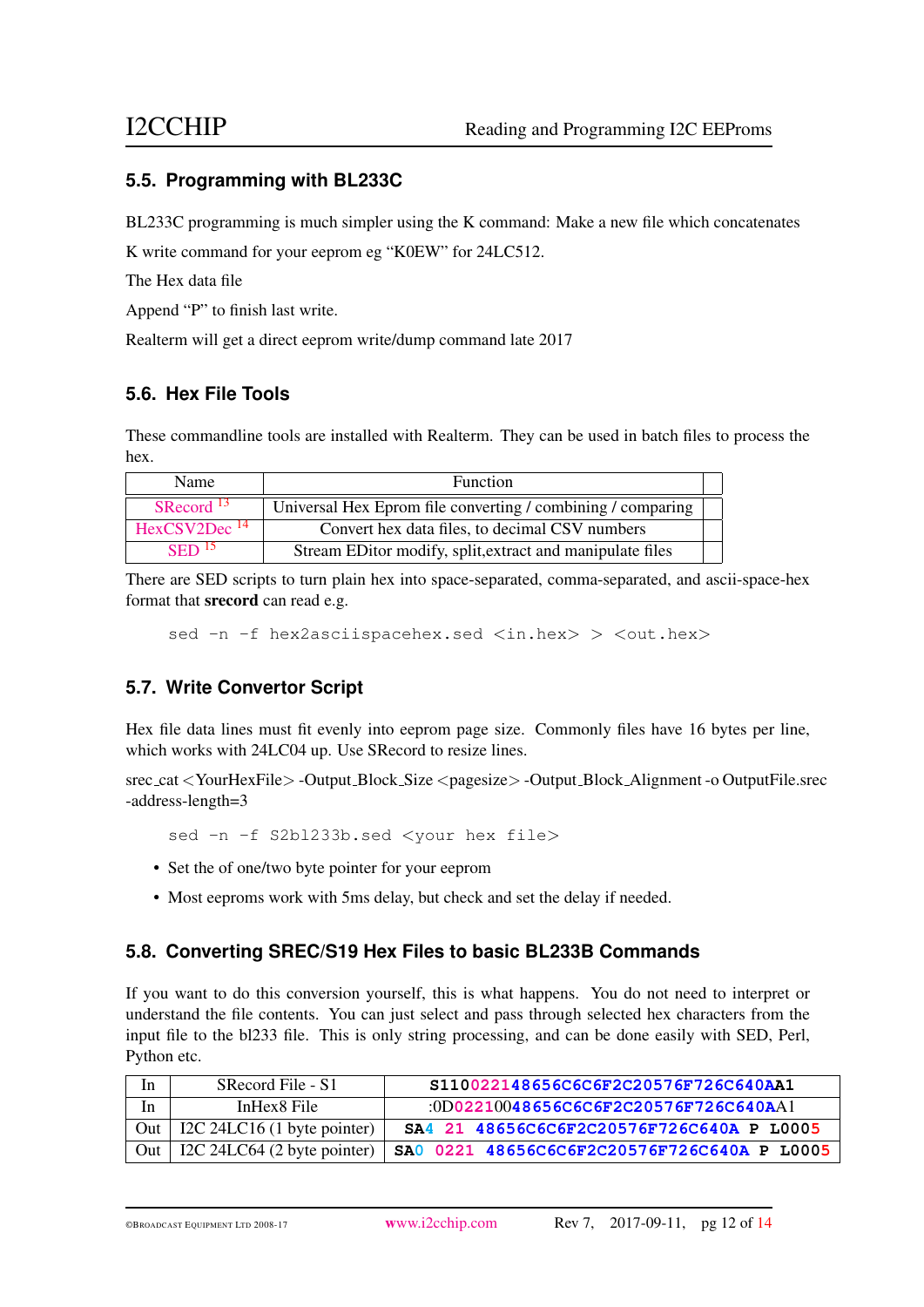Key:

### **Address Data Write Time in milliseconds (hex)**

### **Upper nibble of Address, shift left and pushed into I2C address.**

For eeproms >=128k, you need to use SRecord files with 3 or 4 byte addresses ie S2, S3 records.

| In. | SRecord File - S2 | S31003022148656C6C6F2C20576F726C640AA1                                          |
|-----|-------------------|---------------------------------------------------------------------------------|
| In  | SRecord File - S3 | S3100003022148656C6C6F2C20576F726C640AA1                                        |
|     |                   | Out   I2C 24LC64 (2 byte pointer)   SA6 0221 48656C6C6F2C20576F726C640A P L0005 |

## <span id="page-12-1"></span>**A. Revision Histor[y](#page-0-0)**

| Rev            | Date         | Changes                                                           |
|----------------|--------------|-------------------------------------------------------------------|
|                | 31 Mar 2014  | <b>New</b>                                                        |
| 2              | 9 May 2014   | Added section on converting hex to programming files              |
| 3              | 8 Apr 2016   | Add link to SPI app note                                          |
| $\overline{4}$ | 20 July 2016 | Add BL233C information to table.                                  |
| 5              | 5 Sep 2017   | Add BL233C K command, add auto-nameddestinations and url tooltips |
| 7              | 11 Sep 2017  | Correct K command for reading eeproms with A0-2 set               |

## <span id="page-12-2"></span>**B. URL Reference[s](#page-0-0)**

### **Note[s](#page-0-0)**

- <span id="page-12-0"></span>1. BL233C [https://www.i2cchip.com/pdfs/BL233C\\_New\\_Features.pdf](https://www.i2cchip.com/pdfs/BL233C_New_Features.pdf)
- <span id="page-12-3"></span>2. SPI App [https://www.i2cchip.com/pdfs/SPI\\_App.pdf](https://www.i2cchip.com/pdfs/SPI_App.pdf)
- <span id="page-12-4"></span>3. BL233 Datasheet [https://www.i2cchip.com/pdfs/BL233\\_Datasheet.pdf](https://www.i2cchip.com/pdfs/BL233_Datasheet.pdf)
- <span id="page-12-5"></span>4. 24LC00 <http://ww1.microchip.com/downloads/en/DeviceDoc/21178H.pdf>
- <span id="page-12-6"></span>5. 24C01 <http://ww1.microchip.com/downloads/en/DeviceDoc/21711J.pdf>
- <span id="page-12-7"></span>6. 24LC64 <http://ww1.microchip.com/downloads/en/DeviceDoc/21189T.pdf>
- <span id="page-12-8"></span>7. 24AA1025 <http://ww1.microchip.com/downloads/en/DeviceDoc/20001941L.pdf>
- <span id="page-12-9"></span>8. 24M01 [http://ww1.microchip.com/downloads/en/DeviceDoc/Atmel-8812-SEEPROM-AT24CM01-D](http://ww1.microchip.com/downloads/en/DeviceDoc/Atmel-8812-SEEPROM-AT24CM01-Datasheet.pdf)atasheet. [pdf](http://ww1.microchip.com/downloads/en/DeviceDoc/Atmel-8812-SEEPROM-AT24CM01-Datasheet.pdf)
- <span id="page-12-10"></span>9. 24M02 [http://ww1.microchip.com/downloads/en/DeviceDoc/Atmel-8828E-SEEPROM-AT24CM02-](http://ww1.microchip.com/downloads/en/DeviceDoc/Atmel-8828E-SEEPROM-AT24CM02-Datasheet.pdf)Datasheet. [pdf](http://ww1.microchip.com/downloads/en/DeviceDoc/Atmel-8828E-SEEPROM-AT24CM02-Datasheet.pdf)
- <span id="page-12-11"></span>10. BL233 Data Formatting.pdf [https://www.i2cchip.com/pdfs/BL233\\_Data\\_Formatting.pdf](https://www.i2cchip.com/pdfs/BL233_Data_Formatting.pdf)
- <span id="page-12-12"></span>11. Examples Directory [file:%ProgramFiles%%5CBEL%5CRealterm%5Cexamples%5CI2C\\_EEProm\\_Programming](file:%ProgramFiles%%5CBEL%5CRealterm%5Cexamples%5CI2C_EEProm_Programming)